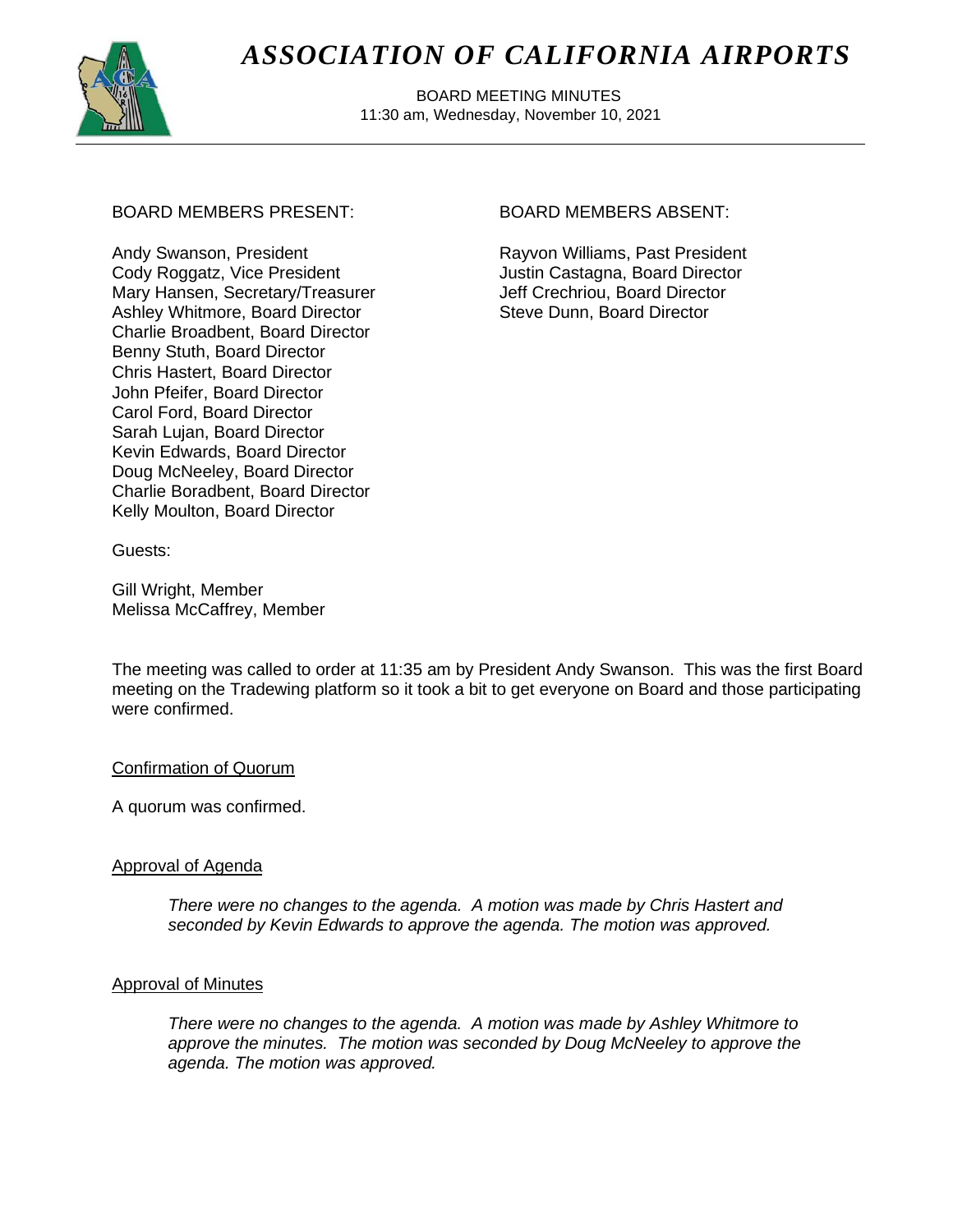# Treasurer's Report

The ACA regular account has a balance of \$47,259 and the Aviation Day account balance is \$12,659. The total ACA treasury is \$59,918.

A final report on the virtual conference was also made. Registrations totaled \$8,025; Sponsors totaled \$6,400; for a total conference revenue of \$14,425. A total of 107 registered, 20 guest speakers, and (3) gift cards were issued.

### Legislative Report

There was nothing new to report as the legislation is still on recess. Carol and John were recently contacted by NASAO. They were interested in how to support getting the \$22 million bak from the General Fund to aviation. John provided them with previous documentation to bring them current on the status.

### Unfinished Business

### a. California Aerospace & Aviation Days 2022

The Board discussed possible dates, but cautioned that it is still unclear what can and cannot be done, in particular, visiting the legislative offices and having outdoor exhibits. Rather than wait more time, the Board agreed that a plan needs to be in place for the event and to continue moving that direction until other circumstances cause the event to not move forward in person. The Spring bring is April and the deadline for submitted bills in February. The Board agreed that mid-March would be the best time period.

A question was raised on if we needed to work with a hotel for rooms during event. Charlie agreed to look into the hotel availability, partiularly with Residence Inn since it had been used before. The Residence Inn was easy to work with and provided a Board room where meetings could be held to organize the event and visits to capitol.

#### b. Member Survey

Andy indicated he would like to see the survey out to the membership in a couple of weeks. He asked that the committees come up with specific questions they would like answered to give them the opportunity to get information needed for their work, particularly Emerging Technologies with vehicle charging units coming more popular along with electric aircraft, and significant work in the urban air mobility industry. Kevin brought up an issue he has found related to the AWOS systems and wondered if other airports are having similar issues related to visibility due to smoke. Apparently there are no sensors available that can pick up smoke which causes airport visibility to be reported incorrectly. Sarah and Chris will continue to work on questions to get the survey ready.

#### New Business

#### a. None